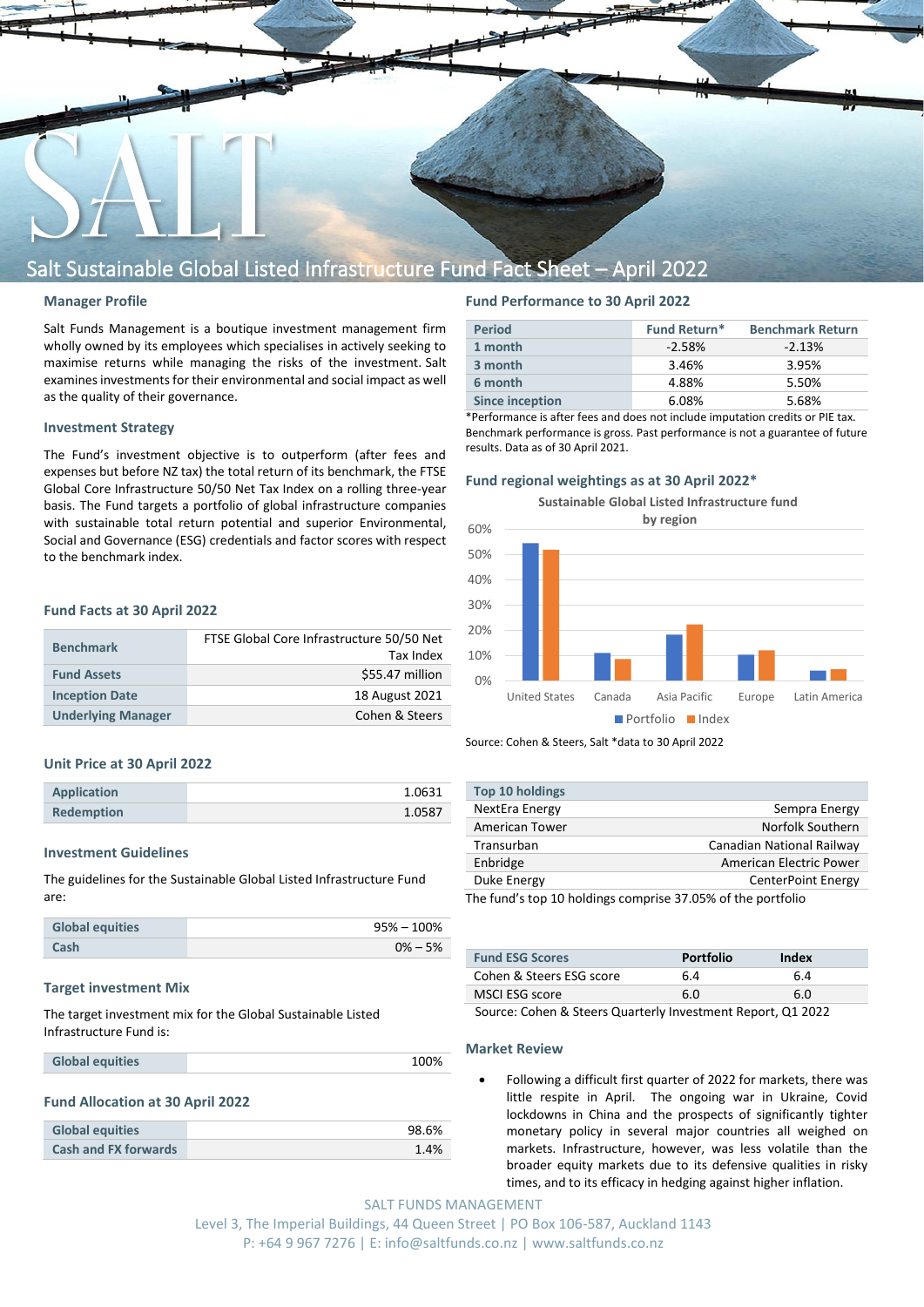# **SALT**

- The global economy entered 2022 with strong tailwinds, many of which including tight labour markets and high levels of pentup savings remain. But the risks to the outlook are building, especially as monetary policy tightening peaks in 2023 and the economic cycle bottoms out.
- Global equites returned -8.0% in April and fixed income was not far behind as US 10-year Treasury yields approached 3%. Expectations of the degree of monetary policy tightening was ramped up over the month, most notably in the US, the UK and Australia. More defensive equity markets such as Japan, the UK and Switzerland were more resilient than the US and Emerging Markets.
- The war in Ukraine intensified over the month with no sign of resolution in sight. The most notable economic impact is on energy markets as Europe faces into the challenge of reducing its energy dependency on Russia.
- Chinese authorities are struggling to contain a major Covid outbreak, with Shanghai spending the whole of April in lockdown. Easier monetary and fiscal policy will provide some support to growth, but the official 2022 GDP target of 5.5% is increasingly challenged by the rigid Covid-zero policy stance.

In the US the Federal Open Market Committee (FOMC) appears ready to accelerate the pace of rate hikes from as early as their May meeting. Markets are now pricing a series of 50bp hikes following comments from several FOMC participants suggesting the need for an expeditious move in the Fed funds rate to neutral.

Central Bank's shift in tone to a more inflation-adverse stance, combined with the rapidly escalating Ukraine crisis, has challenged investor sentiment throughout much of 2022. It appears unlikely that such factors darkening the global growth outlook for the present will not clear quickly, and we will maintain a preference for Real Assets.

**Listed infrastructure** securities declined in April but outperformed the broad equity market. In another volatile month, equities were dragged down by worries over still-elevated inflation, slowing global growth, supply-chain bottlenecks, and ongoing repercussions from the war in Ukraine. Most listed infrastructure subsectors posted negative returns during the month. Concerns over economic growth weighed on several sectors.

The railways sector (-9.7% total return), the worst performing infrastructure sector, was hurt by labour constraints and uncertainty over freight volumes. After rallying sharply during the first quarter, midstream energy (-1.9%) edged lower as oil prices, while still elevated, held steady during the month. Marine ports (2.3%) bucked the broader trend and rose on strong volumes and pricing power that helped offset higher inflation.

The traditionally defensive utilities sector was dragged lower as interest rates rose sharply. Water companies (-5.3%) were among the weakest performers; high-growth and high-quality US-based companies are particularly sensitive to interest rates. Gas distribution (-2.9%) declined as rising gas prices raised concerns about customer bill inflation. Electric utilities (-2.5%) were mixed during the month; a number of companies with renewable exposures were hurt by the potential for US Commerce Department tariffs on certain Asian solar panel exporters.

Travel sectors were mixed amid pockets of new Covid cases. Airports (-2.5%) were negatively impacted by concerns that higher energy prices may crimp air travel volumes. The knock-on impact from the war in Ukraine was also a drag on investor sentiment. Shares of most toll road companies (6.3%) rallied, led by Atlantia, which rose on potential M&A activity, and Transurban, the sector's largest component, which is a defensive stock that benefited from further reopening in Australia.

Communications (-1.2%) was a relative outperformer, with some companies posting solid first quarter earnings. After underperforming the benchmark through much of the first quarter, valuations within the Communications sector rebounded following strong earnings reports.

# **Portfolio Review**

From its August 19, 2021 inception through April 30, 2022, the portfolio had a positive total return of 6.08% and outperformed its benchmark by 0.40% on an after-fees basis. In April month alone, the fund underperformed by -0.35% on an after-fees basis.

# **Key contributors**

• Out-of-index position in environmental services: A position in a USbased waste management company was beneficial as it reported better-than-expected first-quarter earnings and demonstrated strong pricing power.

• Security selection in water utilities (-5.3% total return in the index): An overweight position in a British water utility—a defensive position in a time of uncertainty—outperformed the sector, and aided relative returns.

# **Key detractors**

• Security selection in electric utilities (-2.5%): A lack of exposure to a Southern US utility detracted from returns; the company entered the final phase of a long-delayed nuclear power plant in Georgia. In addition, a small-cap utility based in Oregon declined after lowering its earnings guidance due to inflation; our overweight position detracted.

• Security selection in marine ports (2.3%): An overweight in a Brazilian port operator detracted from performance; emerging-market growth concerns and an uptick in Covid cases dragged its shares down in April.

# **Portfolio Outlook (Cohen & Steers commentary)**

The Russia-Ukraine war could continue to impact a number of global infrastructure sectors. From a regional perspective, Europe is most vulnerable to the repercussions of the war. The portfolio has no direct exposure to companies domiciled in either Russia or Ukraine, and we continue to monitor potential political and regulatory risks in Europe. Given sharply higher energy costs, the European Union has floated the idea of windfall taxes on utilities to provide some relief for their customers and constituents. Conversely, in the midstream sector, supply disruptions could lead to increased oil and gas production in the US, resulting in greater pipeline throughput volumes. US LNG exporters could also benefit as low-cost suppliers to help meet European energy needs.

We maintain a largely balanced portfolio. We have taken a more defensive posture given the persistence of inflation and increasing signs suggesting growth may slow. As such we have trimmed our position in freight rails. We continue to watch the pace of the Federal Reserve's interest rate increases. Among the portfolio's more defensive allocations, we remain overweight communications infrastructure, matched with an underweight in utilities. Within the latter, regulatory uncertainties may weight on the renewable space.